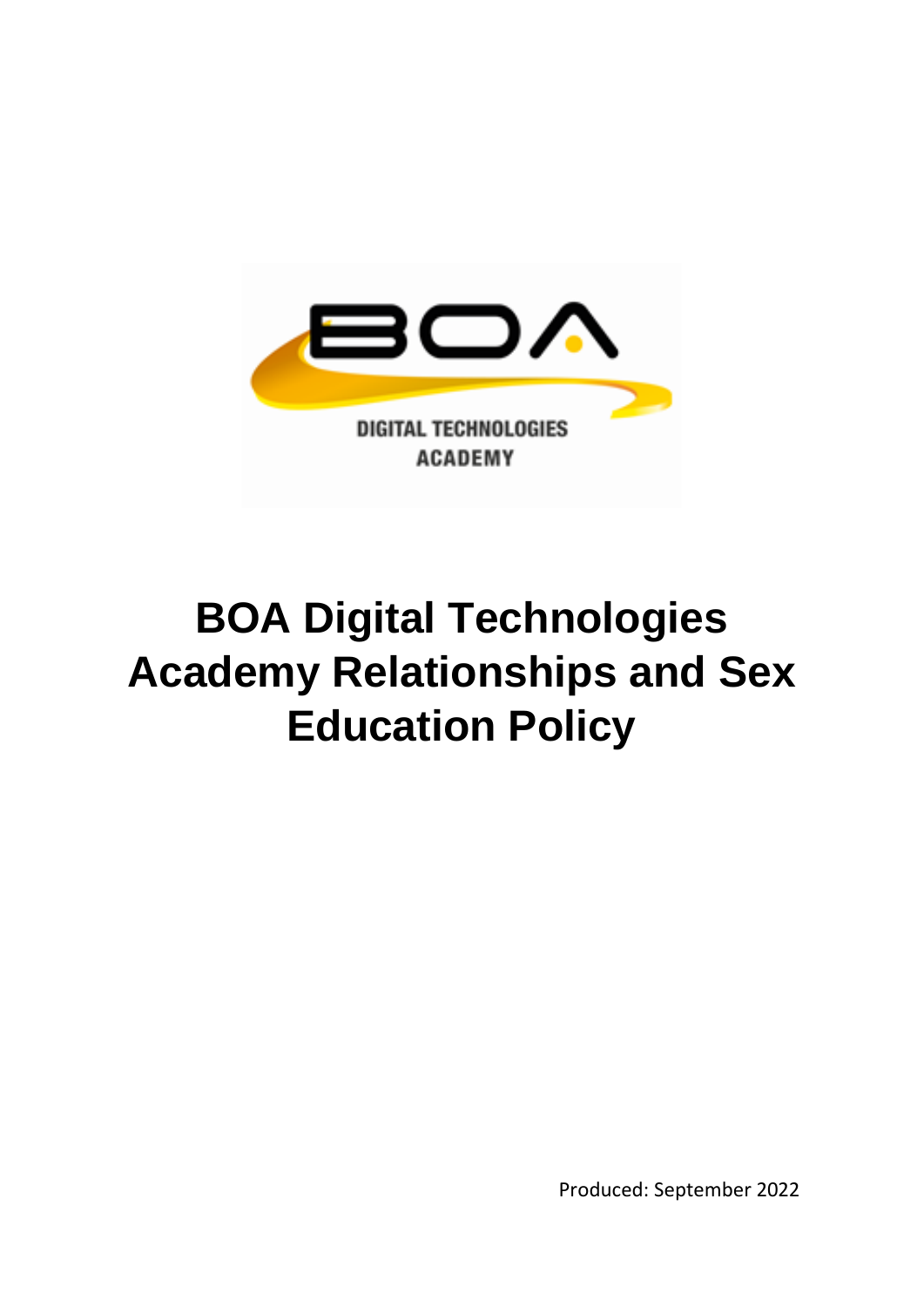## Aims

By the time they leave the academy our students will be able to make informed decisions with regard to their own health (including sexual health) and personal well-being whilst having regard for the wellbeing and rights of others.

The aims of relationships and sex education (RSE) at our school are to:

- Provide a framework in which sensitive discussions can take place
- Prepare students for puberty, and give them an understanding of sexual development and the importance of health and hygiene
- Help students develop feelings of self-respect, confidence and empathy
- Create a positive culture around issues of sexuality and relationships
- Teach students the correct vocabulary to describe themselves and their bodies

Our academy is committed to relationships and sex education which:

- Is an identifiable part of our personal, social, health and economic (PSHE) education curriculum, and which has planned, timetabled lessons across Key Stage 3
- Is taught by staff regularly trained in RSE and PSHE (with expert visitors invited in to enhance and supplement the programme where appropriate)
- Works in partnership with parents and carers, informing them about what their children will be learning and about how they can contribute at home
- Delivers lessons where students feel safe and encourages participation by using a variety of teaching approaches with opportunities to develop critical thinking and relationship skills
- Is based on reliable sources of information, including about the law and legal rights, and distinguishes between fact and opinion
- Promotes safe, equal, caring and enjoyable relationships and discusses real-life issues appropriate to the age and stage of students, including friendships, families, consent, relationship abuse, sexual exploitation and safe relationships online
- Gives a positive view of human sexuality, with honest and medically accurate information, so that students can learn about their bodies and sexual and reproductive health in ways that are appropriate to their age and maturity
- Gives students opportunities to reflect on values and influences (such as from peers, media, faith and culture) that may shape their attitudes to relationships and sex, and nurtures respect for different views
- Includes learning about how to get help and treatment from sources such as health and advice services, including reliable information online
- Fosters gender equality and LGBTQ+ (lesbian, gay, bisexual, trans, questioning) equality and challenges all forms of discrimination in PHSE/RSE lessons and in every-day school life
- Meets the needs of all students with their diverse experiences including those with special educational needs and disabilities
- Seeks students' views about RSE so that teaching can be made relevant to their real lives and assessed and adapted as their needs change

This policy is consistent with all other policies adopted by BOA and is written in line with current legislation and guidance.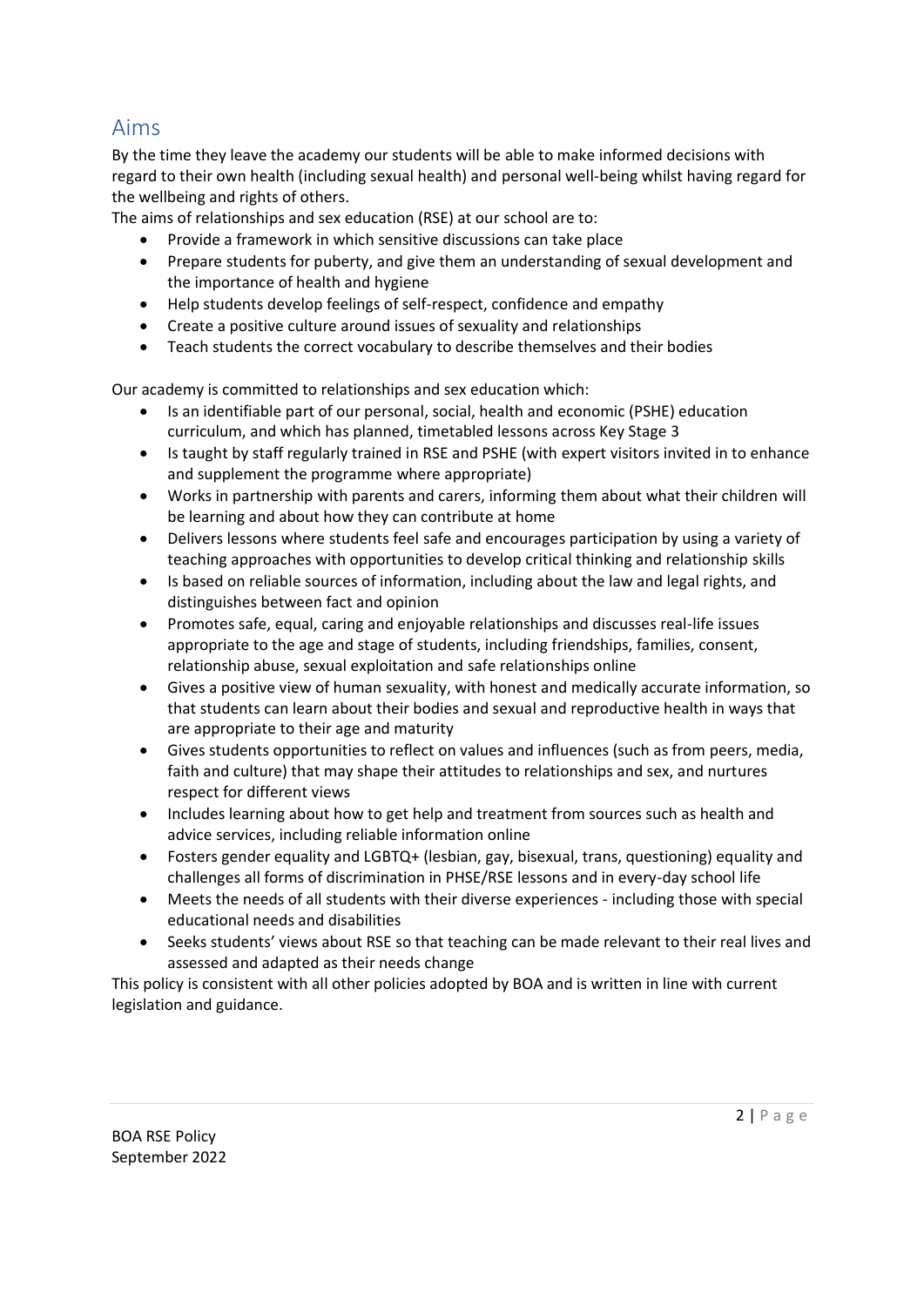# Statutory requirements

As a secondary academy we must provide RSE to all students as per section 34 of the [Children and](http://www.legislation.gov.uk/ukpga/2017/16/section/34/enacted)  [Social work act 2017.](http://www.legislation.gov.uk/ukpga/2017/16/section/34/enacted)

In teaching RSE, we are required by our funding agreements to have regard t[o guidance](https://www.gov.uk/government/consultations/relationships-and-sex-education-and-health-education) issued by the secretary of state as outlined in section 403 of th[e Education Act 1996.](http://www.legislation.gov.uk/ukpga/1996/56/contents)

At BOA we teach RSE as set out in this policy.

# Policy development

This policy has been developed in consultation with staff, students and parents. The consultation and policy development process involved the following steps:

- 1. Review a member of staff or working group pulled together all relevant information including relevant national and local guidance
- 2. Staff consultation all school staff were given the opportunity to look at the policy and make recommendations
- 3. Parent/stakeholder consultation parents and any interested parties were invited to attend a meeting about the policy
- 4. Student consultation we investigated what exactly students want from their RSE
- 5. Ratification once amendments were made, the policy was shared with governors and ratified

# Definition

Relationship and sex education (RSE) is defined as:

A programme designed to give young people the information they need to help them develop healthy, nurturing relationships of all kinds, not just intimate relationships. It should enable them to know what a healthy relationship looks like and what makes a good friend, a good colleague and a successful marriage or other type of committed relationship. It should also cover contraception, developing intimate relationships and resisting pressure to have sex (and not applying pressure). It should teach what is acceptable and unacceptable behaviour in relationships. This will help students understand the positive effects that good relationships have on their mental wellbeing, identify when relationships are not right and understand how such situations can be managed.

RSE is about the emotional, social and cultural development of students, and involves learning about relationships, sexual health, sexuality, healthy lifestyles, diversity and personal identity.

RSE involves a combination of sharing information and exploring issues and values.

RSE is not about the promotion of sexual activity.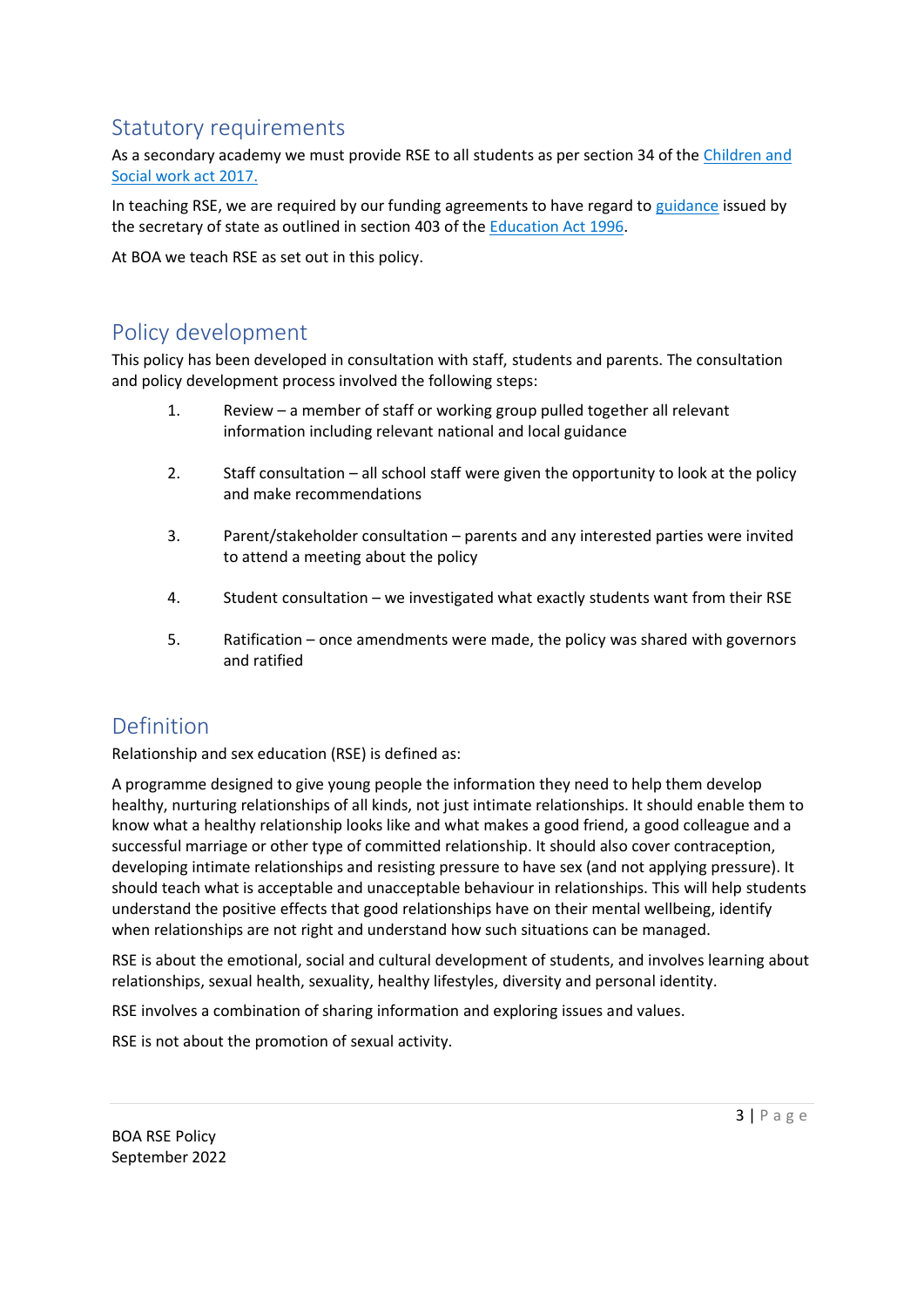# Curriculum

Our curriculum in the first year is set out as per Appendix 2 but we may need to adapt it as and when necessary.

We have developed the curriculum in consultation with parents, students and staff, taking into account the age, needs and feelings of students. If students ask questions outside the scope of this policy, teachers will respond in an appropriate manner so they are fully informed and don't seek answers online.

# Delivery of RSE

#### Organisation

RSE and Health education are coordinated by the Assistant Principal who is responsible for the overall planning, implementation and review of the programme.

RSE and Health education will be conducted in accordance with legislation and DfE statutory guidance and will be monitored and reviewed on an annual basis.

The majority of the programme will be delivered by tutors through PSHE and be supported by the delivery of the national curriculum in citizenship, science and physical education. Students can be taught in mixed ability, mixed gender or single sex groupings. There will be additional expert input from external agencies. RSE is taught within the personal, social, health and economic (PSHE) education curriculum. Biological aspects of RSE are taught within the science curriculum, and other aspects are included in Citizenship.

## **Delivery**

Students also receive sex education sessions delivered by staff trained by a trained health professional.

RSE focuses on giving young people the information they need to help them develop healthy, nurturing relationships of all kinds including:

Families

Respectful relationships, including friendships

Online and media

Being safe

Intimate and sexual relationships, including sexual health

These areas of learning are taught within the context of family life, taking care to ensure that there is no stigmatisation of children based on their home circumstances (families can include single parent families, LGBT parents, families headed by grandparents, adoptive parents, foster parents/carers amongst other structures) along with reflecting sensitively that some children may have a different structure of support around them (for example: looked after children or young carers).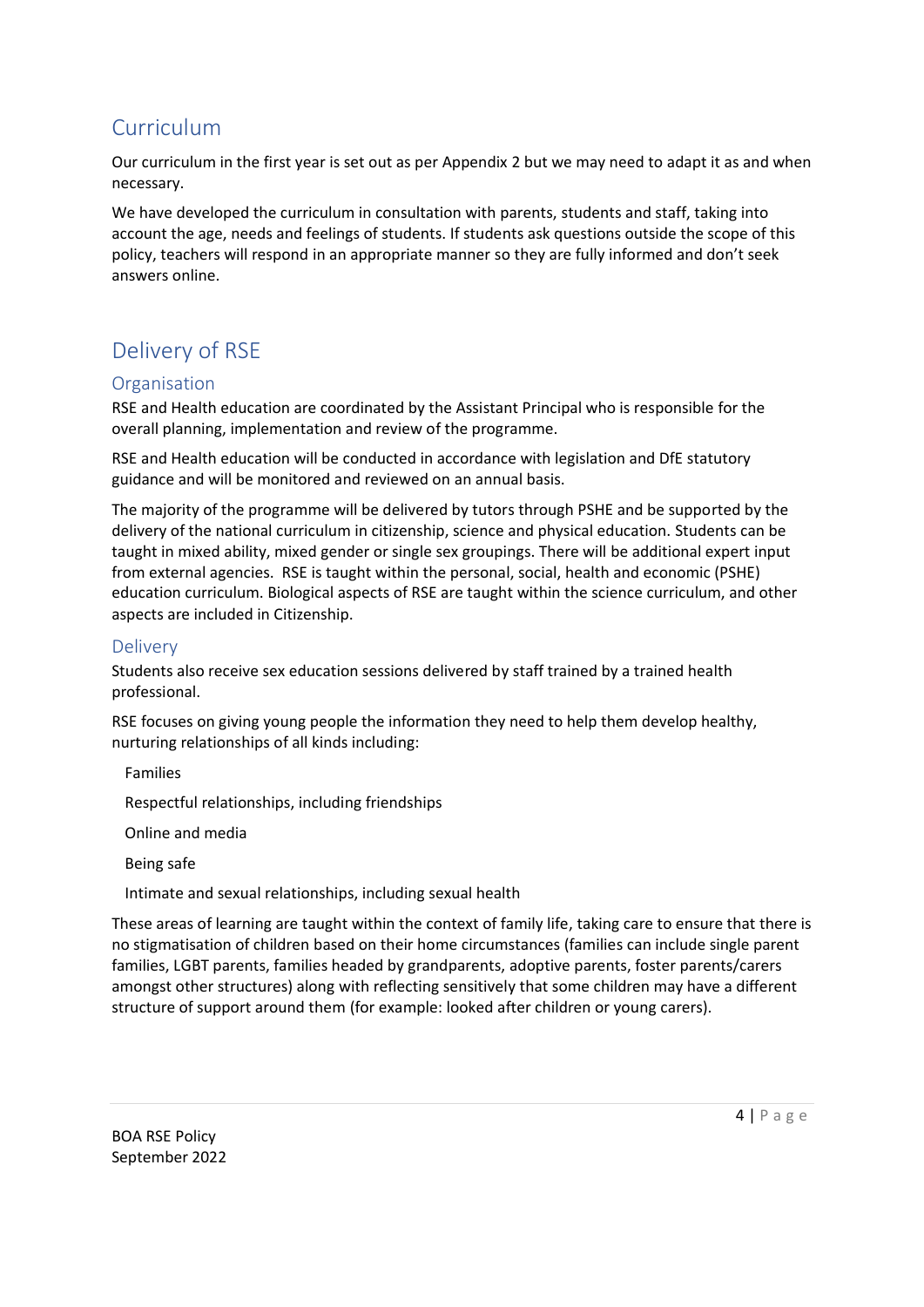# Roles and responsibilities

## The Governing Body (Board of Trustees)

The Board of Trustees will approve the RSE policy and hold the principal to account for its implementation.

#### The Principal

The principal is responsible for ensuring that RSE is taught consistently across the school, and for managing requests to withdraw students from non-statutory/non-science components of RSE (see section 8).

#### Staff

Staff are responsible for:

Delivering RSE in a sensitive way

Modelling positive attitudes to RSE

Monitoring progress

Responding to the needs of individual students

Responding appropriately to students whose parents wish them to be withdrawn from the nonstatutory/non-science components of RSE

Staff do not have the right to opt out of teaching RSE. Staff who have concerns about teaching RSE are encouraged to discuss this with the Principal.

Oversight of RSE: Assistant Principal – Deb Hart

RSE Lead –

#### Students

Students are expected to engage fully in RSE and, when discussing issues related to RSE, treat others with respect and sensitivity.

# Parents' right to withdraw

We understand that the teaching of some aspects of the programme may be of concern to parents/carers.

We will ensure that no teachers express their personal views or beliefs when delivering the programme.

Parents/carers will be regularly consulted on the content of the programme, through meetings or letters, and the programme will therefore be planned in conjunction with parents/carers.

We respect the legal right of parents/carers to withdraw their child from all or part of the RSE programme, except for those statutory parts included in the national curriculum for citizenship, P.E. and Science2. If a parent wishes their child to be withdrawn from RSE lessons, they should put in writing which aspects of the programme they do not wish their child to participate in and send this to the academy addressed to the Assistant Principal - Pastoral.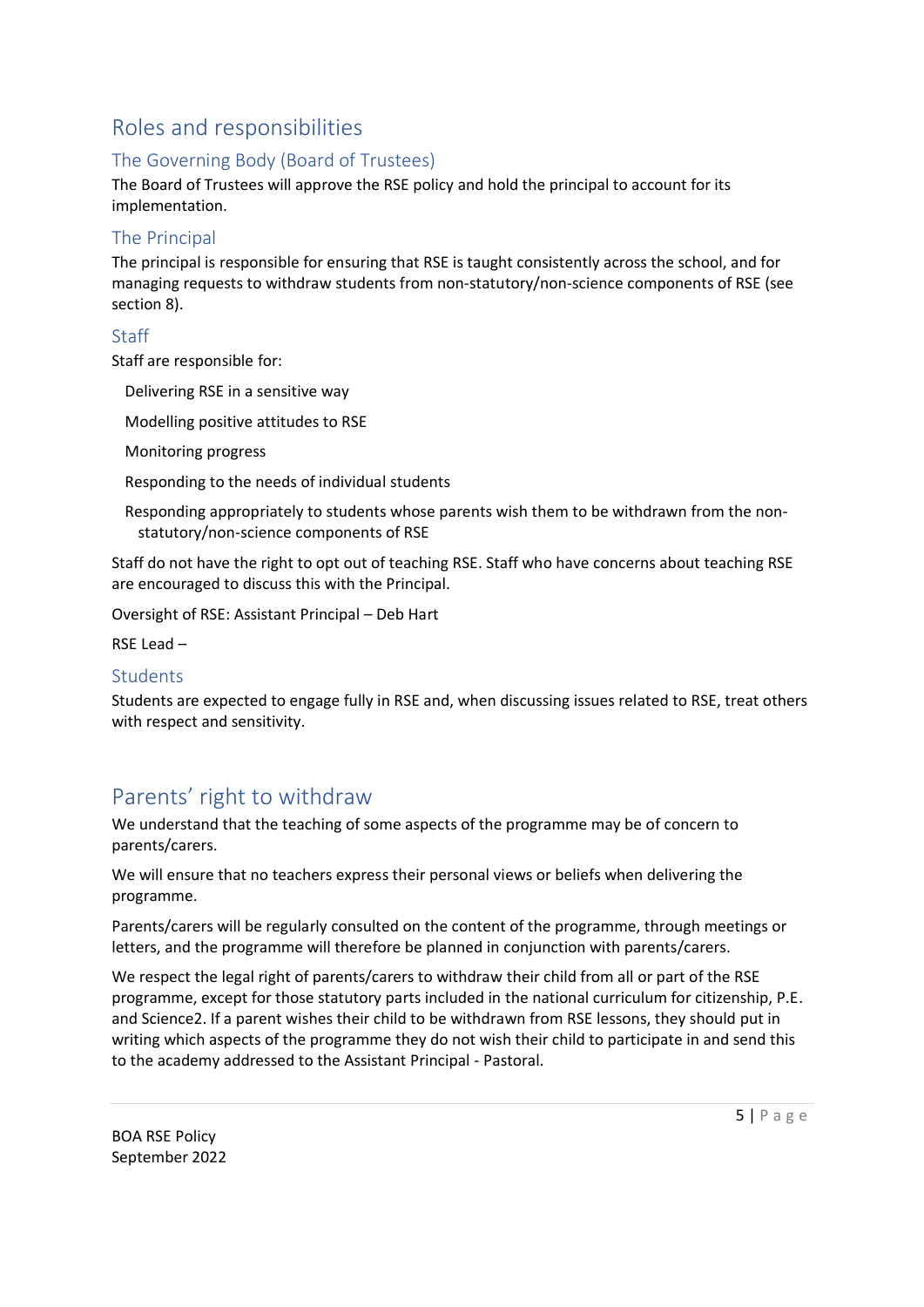Before granting any such request the Assistant Principal will discuss the request with parents and, as appropriate, with the child to ensure that their wishes are understood and to clarify the nature and purpose of the curriculum. We will document this process to ensure a record is kept.

During this discussion the Assistant Principal will discuss with parents the benefits of receiving this important education and any detrimental effects that withdrawal might have on the child. This could include any social and emotional effects of being excluded, as well as the likelihood of the child hearing their peers' version of what was said in the classes, rather than what was directly said by the teacher.

Once those discussions have taken place, except in exceptional circumstances, we will respect the parents' request to withdraw the child, up to and until three terms before the child turns 16. After that point, if the child wishes to receive sex education rather than be withdrawn, we will make arrangements to provide the child with sex education during one of those terms.

This process is the same for students with SEND. However, there may be exceptional circumstances where the Assistant Principal may want to take a student's specific needs arising from their SEND into account when making this decision. Additional support may be offered to ensure the best learning outcomes where appropriate.

The academy always complies with the wishes of parents in this regard and will provide appropriate sources of information for parents who wish to withdraw their children. If a parent withdraws their child from topics that are not included in the statutory National Curriculum, after meeting with the academy to discuss their concerns, then the academy will make alternative arrangements for the student.

A copy of withdrawal requests will be placed in the student's educational record.

Alternative work will be given to students who are withdrawn from sex education.

#### **Training**

Staff are trained on the delivery of RSE as part of their induction and it is included in our continuing professional development calendar.

The Assistant Principal will also invite visitors from outside the school, such as sexual health professionals, to provide support and training to staff teaching RSE.

## Equal opportunities

We understand and abide by The Equality Act 2010, and fully respect the rights of students and staff members.

RSE and Health Education Policy 13

Under the provisions of the Equality Act, we will not unlawfully discriminate against students because of their age, sex, race, disability, religion or belief, gender reassignment, pregnancy or maternity, marriage or civil partnership, or sexual orientation (collectively known as the protected characteristics). We will also make reasonable adjustments to alleviate disadvantage and be mindful of the SEND Code of Practice when planning for these subjects.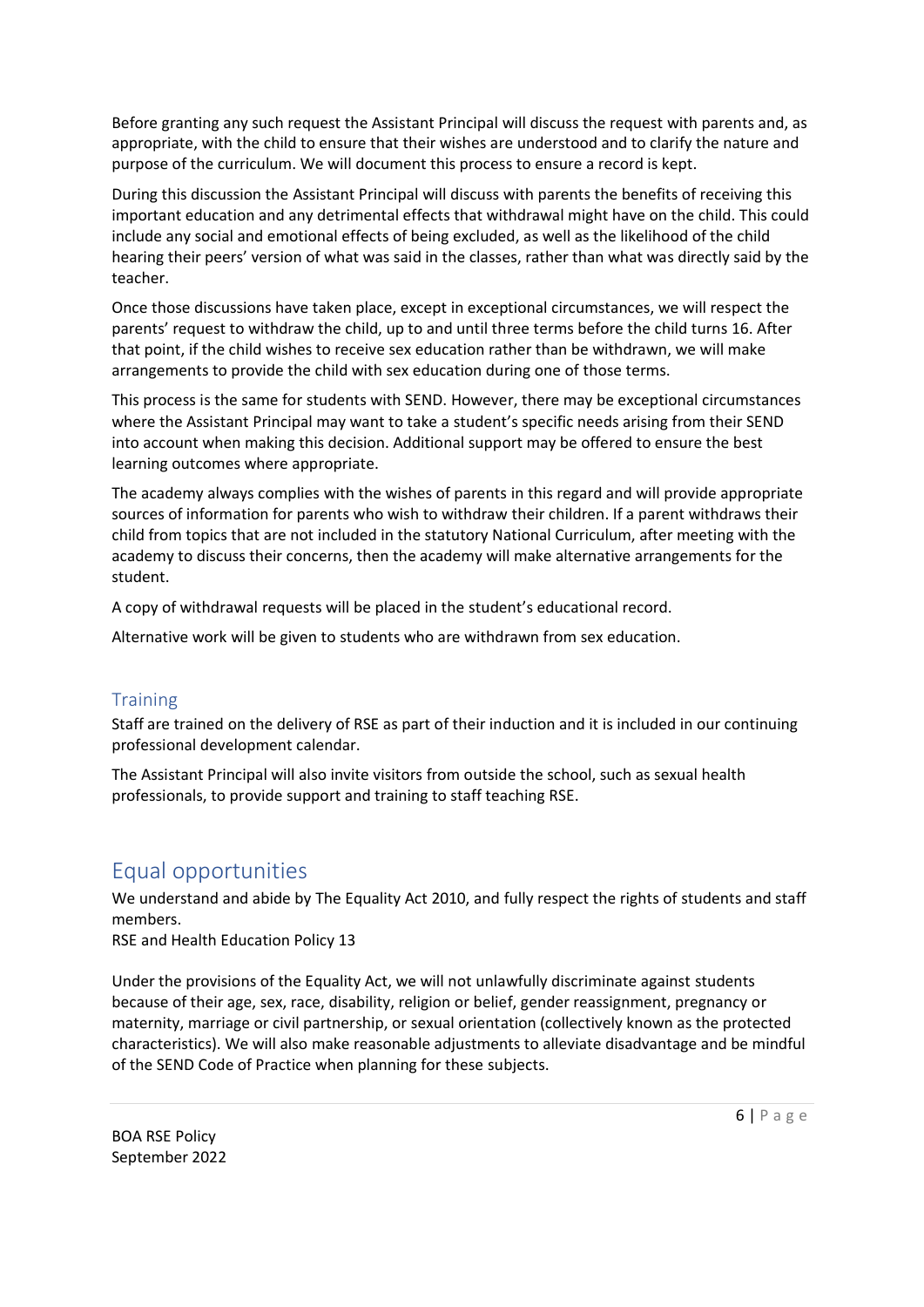We are dedicated to delivering the relationship and sex education (RSE) and health education programme with sensitivity and respect, avoiding any derogatory or prejudicial terms which may cause offence.

We will be alive to issues such as everyday sexism, misogyny, homophobia and gender stereotypes and take positive action to build a culture where these are not tolerated, and any occurrences are identified and tackled. We will model positive behaviours. Our pastoral and behaviour policies support all students.

Sexual violence and sexual harassment are not acceptable, will never be tolerated and are not an inevitable part of growing up. Any report of sexual violence or sexual harassment will be taken seriously. We will foster an understanding for all students of healthy relationships, acceptable behaviour and the right of everyone to equal treatment. This will help to ensure that students treat each other well and go on to be respectful and kind adults.

Any occurrence of incidents contravening the Equality Act 2010 should be reported to a member of academy staff, who will then follow the appropriate Behaviour Policy when the student is on academy premises.

These incidents will be dealt with following the process in our Anti-Bullying Policy or the peer-onpeer abuse section of the Safeguarding Policy. The principal will decide whether it is appropriate to notify the police or an anti-social behaviour coordinator in their LA of the action taken against a student.

## Assessment

Whilst there is no formal examined assessment for these subjects, we will have the same high expectations of the quality of students' work in these subjects as for other curriculum areas. A strong curriculum will build on the knowledge students have previously acquired, including in other subjects, with regular feedback provided on student progress.

Lessons will be planned to ensure that students of differing abilities, including the most able, are suitably challenged. Teaching will be assessed and assessments will be used to identify where students need extra support or intervention.

## Monitoring arrangements

The delivery of RSE is monitored by the Assistant Principal (Pastoral) through monitoring arrangements including planning scrutiny, learning walks and lesson observations.

Students' development in RSE is monitored by class teachers as part of our internal assessment systems.

This policy will be reviewed by Deb Hart annually. At every review, the policy will be approved by the Board of Trustees.

BOA RSE Policy September 2022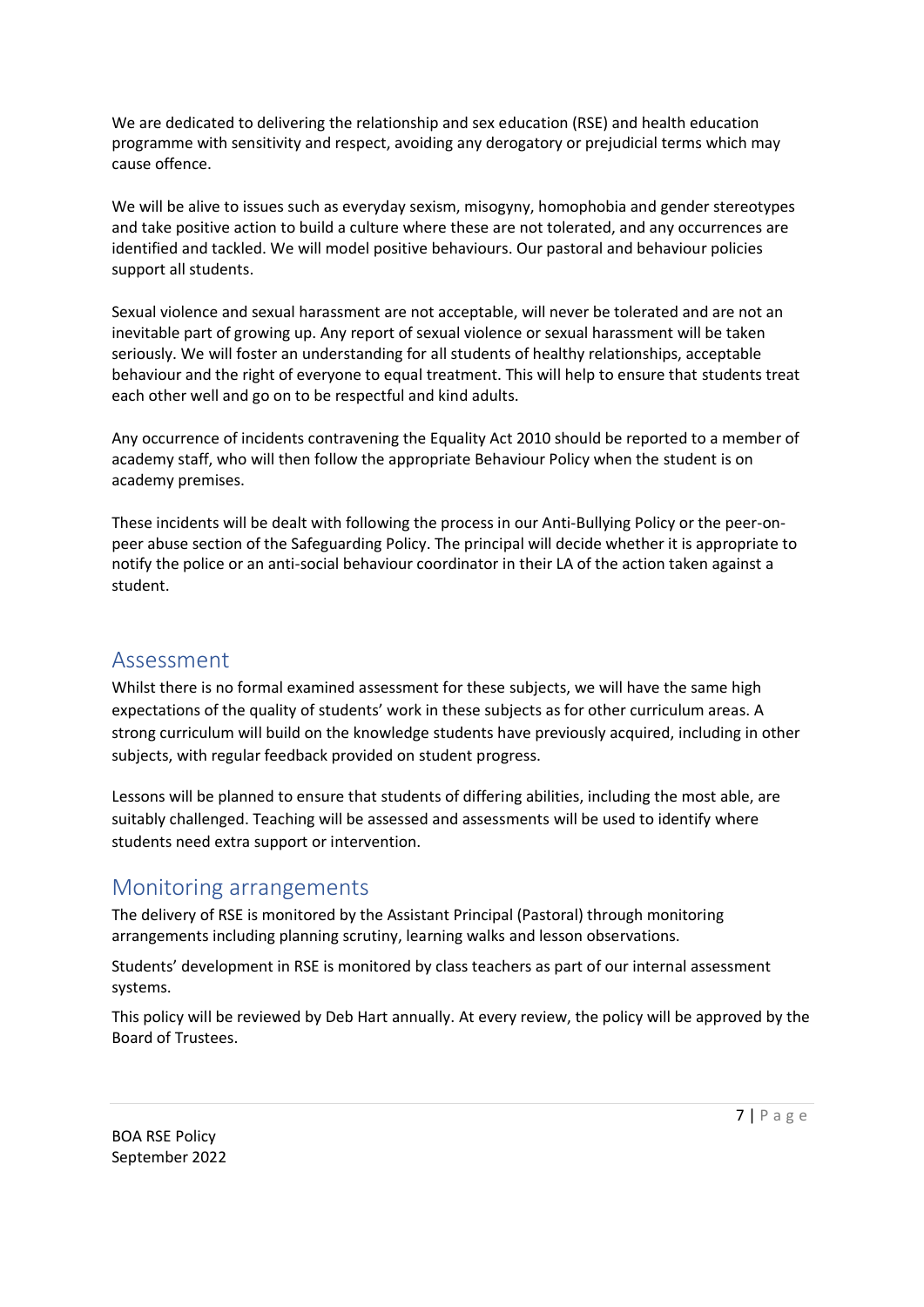### **Appendix 1: Letter to Parents/Carers**

BOA Digital Technologies Academy 47 Barrack Street, Birmingham, B7 4EU

Dear Parents and Carers,

You will be aware that, as a part of your child's educational experience at BOA Digital Technologies Academy, we aim to promote personal wellbeing and development through a comprehensive taught programme of Personal, Social, Health and Economic (PSHE) education that gives young people the knowledge, understanding, attitudes and practical skills to live healthy, safe, productive and fulfilled lives, both now and in the future. I am writing to let you know that, throughout the year, your child's tutor group will be taking part in lessons which will focus on Relationships and Sex Education (RSE).

Relationship Education Lessons will include students learning about: Healthy and unhealthy relationships, different types of families, managing online relationships, menstruation and puberty, self-esteem and romance, consent, contraception, managing conflict, sexual orientation and gender identity, marriage and divorce, sexually transmitted infections, sharing explicit images ('sexting'), the effects of pornography on relationship expectations, body image and gender stereotyping, parenting skills, relationship myths, relationship/domestic abuse, forced marriage.

This is part of our school's PSHE education programme which is taught throughout the school in every year group and is monitored and reviewed regularly by the staff and governing body. For more detail about our PSHE curriculum offer, please visit the academy's website, where you can access curriculum overviews by year group and our Relationships and Sex Education policy. All teaching in PSHE will take place in a safe learning environment and be underpinned by our school ethos and values. A variety of opportunities will be provided for students to ask questions in order to prepare them for relationships in the modern world.

As a school community, we are committed to working in partnership with parents. There will be opportunities throughout the year to find out more about what your child will learn, view the materials and resources being used in lessons and discover how you can best support your child to discuss these topics at home. You will also receive feedback on your child's engagement with and understanding of the programme.

BOA Digital respects the legal right of parents/carers to withdraw their child from all or part of the RSE programme, except for those statutory parts included in the national curriculum for citizenship, P.E. and science. If a parent wishes their child to be withdrawn from RSE lessons, they should put in writing which aspects of the programme they do not wish their child to participate in and send this to the academy addressed to the Assistant Principal (Pastoral).

Before granting any such request the Assistant Principal will discuss the request with parents and, where appropriate, with the child to ensure that their wishes are understood and to clarify the nature and purpose of the curriculum. We will document this process to ensure a record is kept. If you have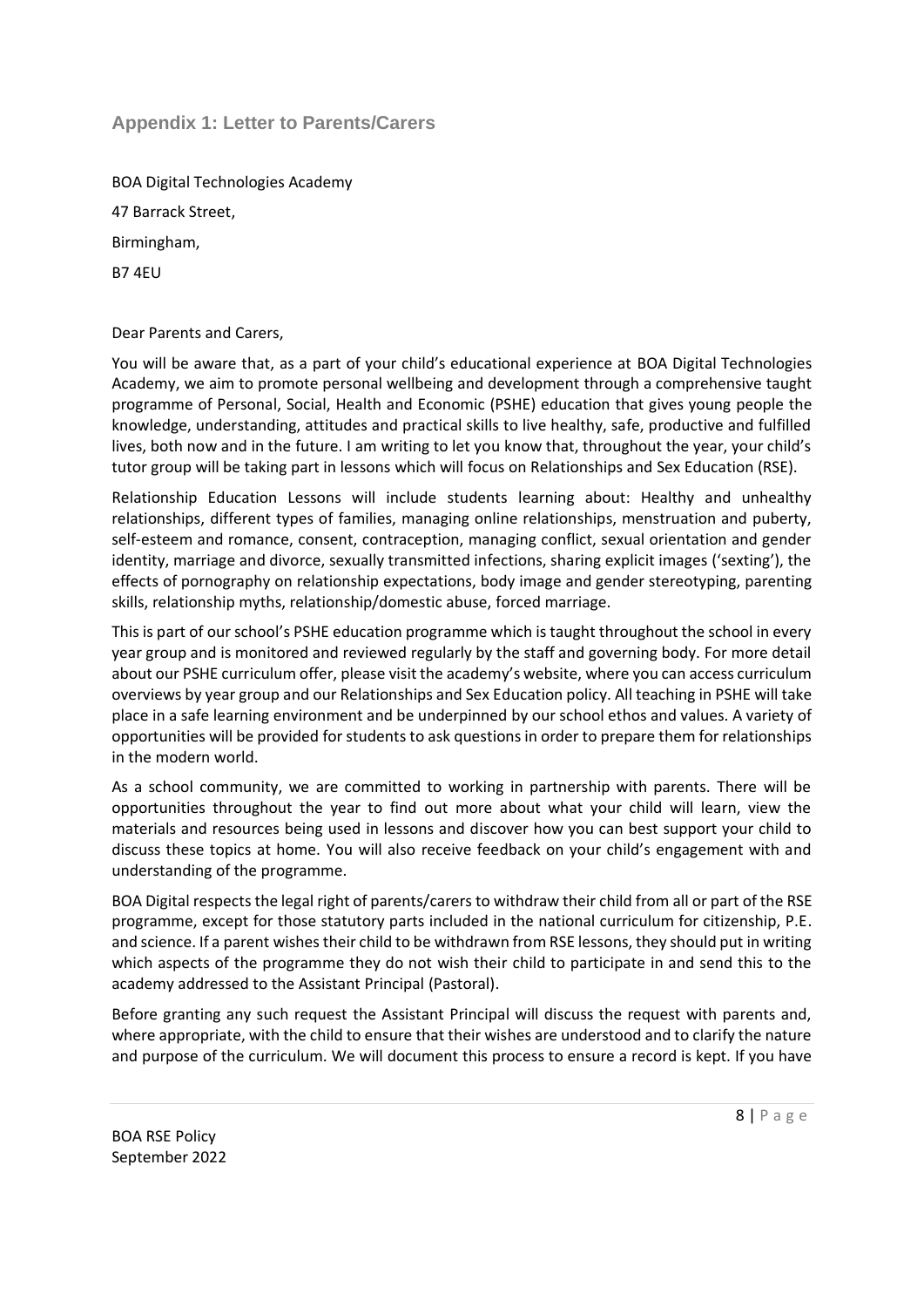any concerns or queries about your child's participation in these lessons, please do not hesitate to contact either myself or your child's class teacher to discuss these.

Yours faithfully,

Principal